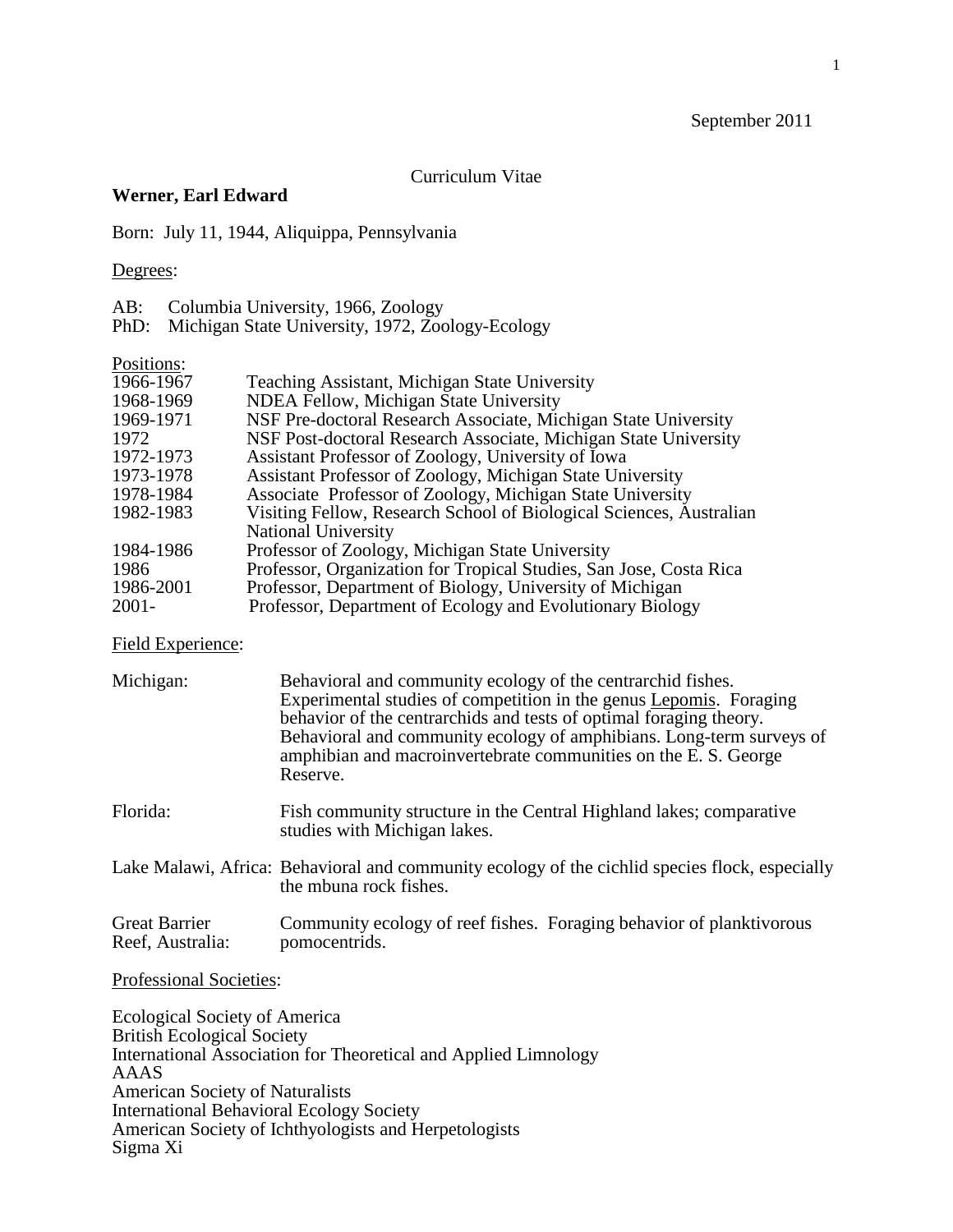## Society Offices and Activities:

Vice President, Ecological Society of America, 1985-1986 Associate Editor, Ecology and Ecological Monographs, 1979-1980 Editor, Ecology and Ecological Monographs, 1980-1982 Council of the Ecological Society of America, 1981 George Mercer Award Committee, Ecological Society of America, 1982 Nominating Committee, Ecological Society of America, 1987 George Mercer Award Committee, Ecological Society of America, 1988-89 Nominating Committee, Ecological Society of America, 1992 National Research Council Committee on the decline of salmon, 1992-1994 Awards Committee, Ecological Society of America, 1994-1996

#### Awards:

Columbia University Full Scholarship, 1962-1966 George Mercer Award, 1978 (Ecological Society of America)

# Advisory Boards:

Scientific Advisory Board, National Center for Ecological Analysis and Synthesis, 1994-97

#### Publications:

- \*\*Hall, D. J., W. E. Cooper and E. E. Werner. 1970. An experimental approach to the production dynamics and structure of freshwater animal communities. Limnol. Oceanogr. 15:839-928.
- Werner, E. E. 1974. The fish size, prey size, handling time relation in several sunfishes and some implications. J. Fish. Res. Bd. Canada 31:1531-1536.
- \*\*Werner, E. E. and D. J. Hall. 1974. Optimal foraging and the size-selection of prey by the bluegill sunfish (Lepomis macrochirus). Ecology 55:1042-1052.
- Werner, E. E. and D. J. Hall. 1976. Niche shifts in sunfishes: Experimental evidence and significance. Science 191:404-406.
- Werner, E. E. and D. J. Hall. 1977. Density and competition among sunfish; some alternatives. Science 195:94-95.
- ++Werner, E. E. 1977. Species packing and niche complementarity in three sunfishes. Amer. Natur. 111:553-578.
- Werner, E. E., D. J. Hall, D. R. Laughlin, D. J. Wagner, L. A. Wilsmann and F. C. Funk. 1977. Habitat partitioning in a freshwater fish community. J. Fish. Res. Bd. Canada 34:360- 370.
- Werner, E. E. and D. J. Hall. 1977. Competition and habitat shift in two sunfishes (Centrarchidae). Ecology 58:869-876.

\*\* Named "Citation Classics" by the Institute for Scientific Information. (1974 paper reprinted in Lovett-Doust and Weis 1993, "A population biology reader") ++ Received the George Mercer Award, 1978 from the Ecological Society of America.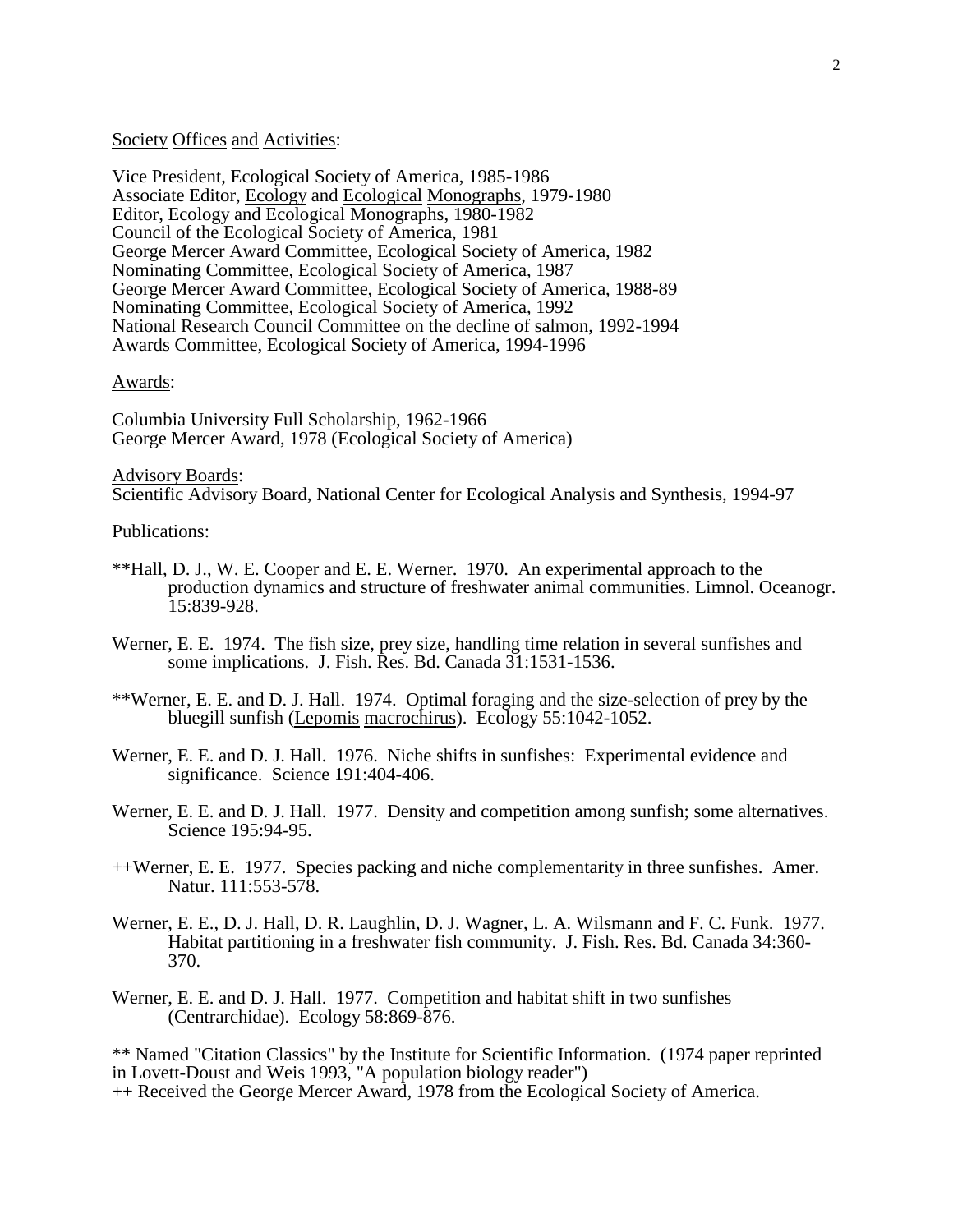- Hall, D. J. and E. E. Werner. 1977. Seasonal distribution and abundance of fishes in the littoral zone of a Michigan lake. Trans. Amer. Fish. Soc. 206:545-555.
- Werner, E. E. 1977. Niche: Theory and Application. Trans. Amer. Fish. Soc. 106:649-650.
- Werner, E. E., D. J. Hall and M. D. Werner. 1978. Littoral zone fish communities of two Florida lakes and a comparison with Michigan lakes. Env. Biol. Fish. 3:163-172.
- Werner, E. E. and D. J. Hall. 1979. Foraging efficiency and habitat switching in competing sunfishes. Ecology 60:256-264.
- Werner, E. E. 1979. Niche partitioning by food size in fish communities. In: R. H. Stroud and H. Clepper (eds.) Predator-Prey Systems in Fisheries Management, p. 311-322. Sport Fishing Institute, Washington, D.C.
- Hall, D. J., E. E. Werner, J. F. Gilliam, G. G. Mittelbach, D. Howard, C. G. Doner, J. A. Dickerman and A. J. Stewart. 1979. Diel foraging behavior and prey selection in the golden shiner (Notemigonus crysoleucas). J. Fish. Res. Bd. Canada 36:1029-1039.
- Werner, E. E. 1979. Fisheries biology. Science 204:608-609.
- Werner, E. E. 1980. Niche theory in fisheries ecology. Trans. Amer. Fish. Soc. 109:257-260.
- Laughlin, D. R. and E. E. Werner. 1980. Resource partitioning in two coexisting sunfish: pumpkinseed (Lepomis gibbosus) and northern longear sunfish (Lepomis megalotis peltastes). Can J. Fish. Aquat. Sci. 37:1411-1420.
- Werner, E. E., G. G. Mittelbach and D. J. Hall. 1981. The role of foraging profitability and experience in habitat use by bluegill sunfish. Ecology 62:116-125.
- Werner, E. E., G. G. Mittelbach and D. J. Hall. 1981. Foraging and habitat use by the bluegill sunfish. BioScience 31:57-58.
- Werner, E. E. and G. G. Mittelbach. 1981. Optimal foraging: Field tests of diet choice and habitat switching. American Zoologist 21:813-829.
- Werner, E. E., G. G. Mittelbach, D. J. Hall and J. F. Gilliam. 1983. Experimental tests of optimal habitat use in fish: The role of relative habitat profitability. Ecology 64:1525- 1539.
- Werner, E. E., J. F. Gilliam, D. J. Hall and G. G. Mittelbach. 1983. An experimental test of the effects of predation risk on habitat use in fish. Ecology 64:1540-1548.
- Werner, E. E. 1984. The mechanisms of species interactions and community organization in fish. In: D. R. Strong, D. Simberloff, L. G. Abele, and A. B. Thistle (eds.). Ecological Communities: Conceptual Issues and the Evidence, p. 360-382. Princeton University Press, Princeton, N.J.
- Werner, E. E. and J. F. Gilliam. 1984. The ontogenetic niche and species interactions in sizestructured populations. Ann. Rev. Ecol. Syst. 15:393-425.
- Werner, E. E. 1985. Citation Classic. Commentary on Ecology 55:1042-1052, 1974. Current Contents/Agriculture, Biology, and Environmental Sciences 16:18.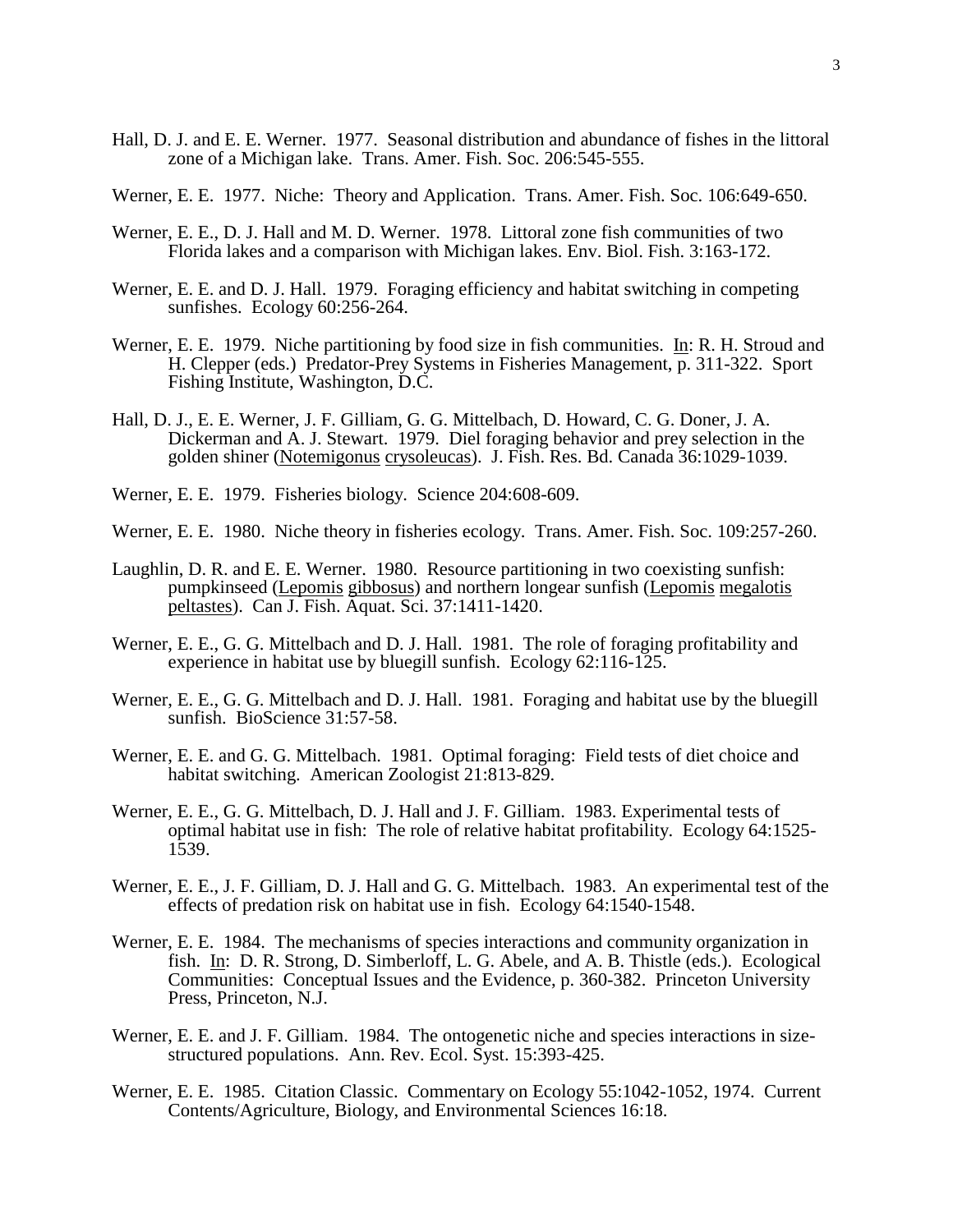- \*\*Werner, E. E. 1986. Amphibian metamorphosis: Growth rate, predation risk, and the optimal size at transformation. American Naturalist 128:319-341.
- Werner, E. E. 1986. Species interactions in freshwater fish communities. In: J. Diamond and T. J. Case (eds.). Community Ecology, p. 344-358. Harper and Row, New York.
- Osenberg, C. W., E. E. Werner, G. G. Mittelbach and D. J. Hall. 1987. Growth patterns in bluegill (Lepomis macrochirus) and pumpkinseed (L. gibbosus) sunfish: environmental variation and the importance of ontogenetic niche shifts. Can. J. Fish. Aquatic Sci. 45:17-26.
- Werner, E. E. and D. J. Hall. 1988. Ontogenetic habitat shifts in the bluegill sunfish (Lepomis macrochirus): The foraging rate-predation risk tradeoff. Ecology 69:1352-1366.
- Stein, R. A., S. T. Threlkheld, C. D. Sandgren, W. G. Sprules, L. Persson, E. E. Werner, W. E. Neill, and S. I. Dodson. 1988. Size-structured interactions in lake communities. In: S. R. Carpenter (ed.). Complex Interactions in Lake Communities, p. 161-180. Springer-Verlag, Berlin.
- Kitchell, J. F., S. M. Bartell, S. R. Carpenter, D. J. Hall, D. J. McQueen, W. E. Neill, D. Scavia, and E. E. Werner. 1988. Epistemology, experiments, and pragmatism. In: S. R. Carpenter (ed.). Complex Interactions in Lake Communities, p. 263-280. Springer-Verlag, Berlin.
- Werner, E. E. 1988. Size, scaling, and the evolution of complex life cycles. In: B. Ebenman and L. Persson (eds.). Size-structured Populations: Ecology and Evolution. P. 60-81. Springer-Verlag, Berlin.
- Skelly, D. K. and E. E. Werner. 1990. Behavioral and life historical responses of larval American toads to an odonate predator. Ecology 71:2313-2322.
- Werner, E. E. 1991. 75th Anniversary Symposium. Bulletin of the Ecological Society of America 72:43-47.
- Werner, E. E. 1991. Nonlethal effects of a predator on competitive interactions between two anuran larvae. Ecology 72:1709-1720.
- Werner, E. E. 1992. Competitive interactions between wood frog and northern leopard frog larvae: the influence of size and activity. Copeia 1992:26-35.
- \*Werner, E. E. 1992. Individual behavior and higher-order species interactions. American Naturalist 140:S5-S32.
- Gross, L.J., R.A. Rose, E.J. Rykiel, W. VanWinkle, and E.E. Werner. 1992. Individual-based modeling: summary of a workshop. pp. 511-522 In: D. DeAngelis and L. Gross (eds.), Individual-based models and approaches in ecology. Chapman and Hall, New York.

\*\* Reviewed in Trends in Ecology and Evolution 2(3):60-61.

\*Reprinted in: L. Real (ed.), Behavorial mechanisms in evolutionary ecology. University of Chicago Press, Chicago. pp. 297-324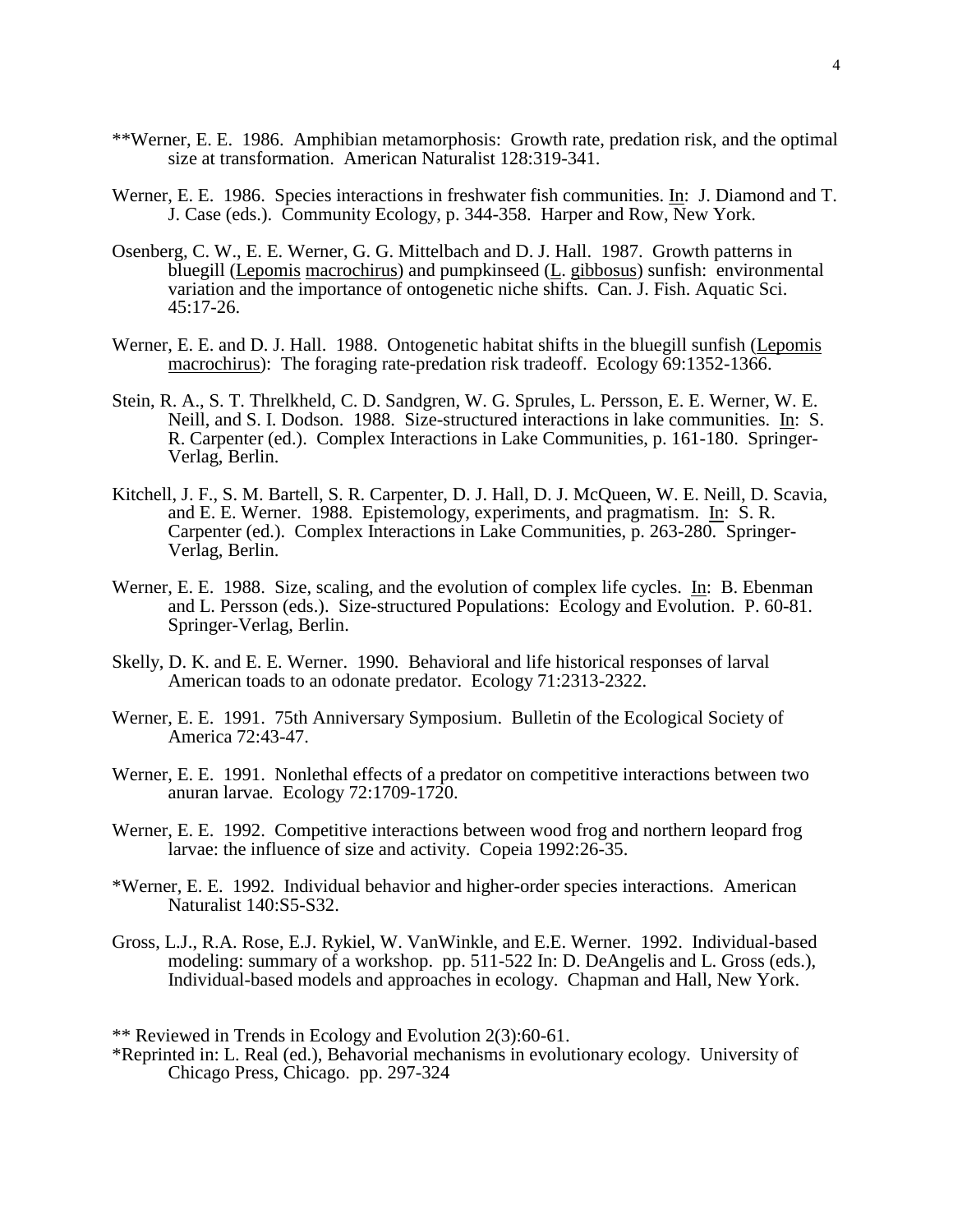- Werner, E. E. and B. R. Anholt. 1993. Ecological consequences of the tradeoff between growth and mortality rates mediated by foraging activity. American Naturalist 142:242-272.
- Jones, T.R., D.K. Skelly, and E.E. Werner. 1993. Ambystoma tigrinum tigrinum (Eastern tiger salamander) developmental polymorphism. Herpetological Review 24:147-148.
- Werner, E. E. 1994. Ontogenetic scaling of competitive relations: size-dependent effects and responses in two anuran larvae. Ecology 75:197-213.
- Werner, E. E. and M. A. McPeek. 1994. Direct and indirect effects of predators on two anuran species along an environmental gradient. Ecology 75:1368-1382.
- Anholt, B.R. and E.E. Werner. 1995. Interaction between food availability and predation mortality mediated by adaptive behavior. Ecology 76:2230-2234.
- Werner, E.E., G.A. Wellborn, and M.A. McPeek. 1995. Diet composition in postmetamorphic bullfrogs and green frogs: implications for interspecific predation and competition. J. Herpetology 29:600-607.
- Werner, E.E. and B.R. Anholt. 1996. Predator-induced behavioral indirect effects: consequences to competitive interactions in anuran larvae. Ecology 77:157-169.
- Anholt, B.R., D.K. Skelly, and E.E. Werner. 1996. Factors modifying antipredator behavior in larval toads. Herpetologica 52:301-313.
- Wellborn, G. A., D. K. Skelly, and E. E. Werner. 1996. Mechanisms creating community structure across a freshwater habitat gradient. Annual Review of Ecology and Systematics 27:337-363.
- Werner, E. E. 1997. From individual behavior to population ecology. Quarterly Review of Biology 72:100-101.
- Peacor, S. D., and E. E. Werner. 1997. Trait-mediated indirect interactions in a simple aquatic food web. Ecology 78:1146-1156.
- VanBuskirk, J., S. A. McCollum, and E. E. Werner. 1997. Natural selection for environmentallyinduced phenotypes in tadpoles. Evolution 51: 1981-1990.
- Werner, E. E. 1998. Ecological experiments and a research program in community ecology. pp. 3-26. In: W. J. Resetarits and J. Bernardo (eds.). Experimental Ecology: Issues and Perspectives. Oxford University Press. Oxford.
- Anholt, B.R. and E.E. Werner. 1998. Predictable changes in predation mortality as a consequence of changes in food availability and predation risk. Evolutionary Ecology 12: 729-738.
- Werner, E. E. and K. Glennemeier. 1999. The influence of forest canopy cover on breeding pond distributions of several amphibian species. Copeia 1999: 1-12.
- Anholt, B. R. and E. E. Werner. 1999. Density-dependent consequences of induced behavior. Pp. 218-230. In: Tollrian, R. and C. D. Harvell (eds.). The Ecology and Evolution of Inducible Defenses. Princeton University Press. Princeton.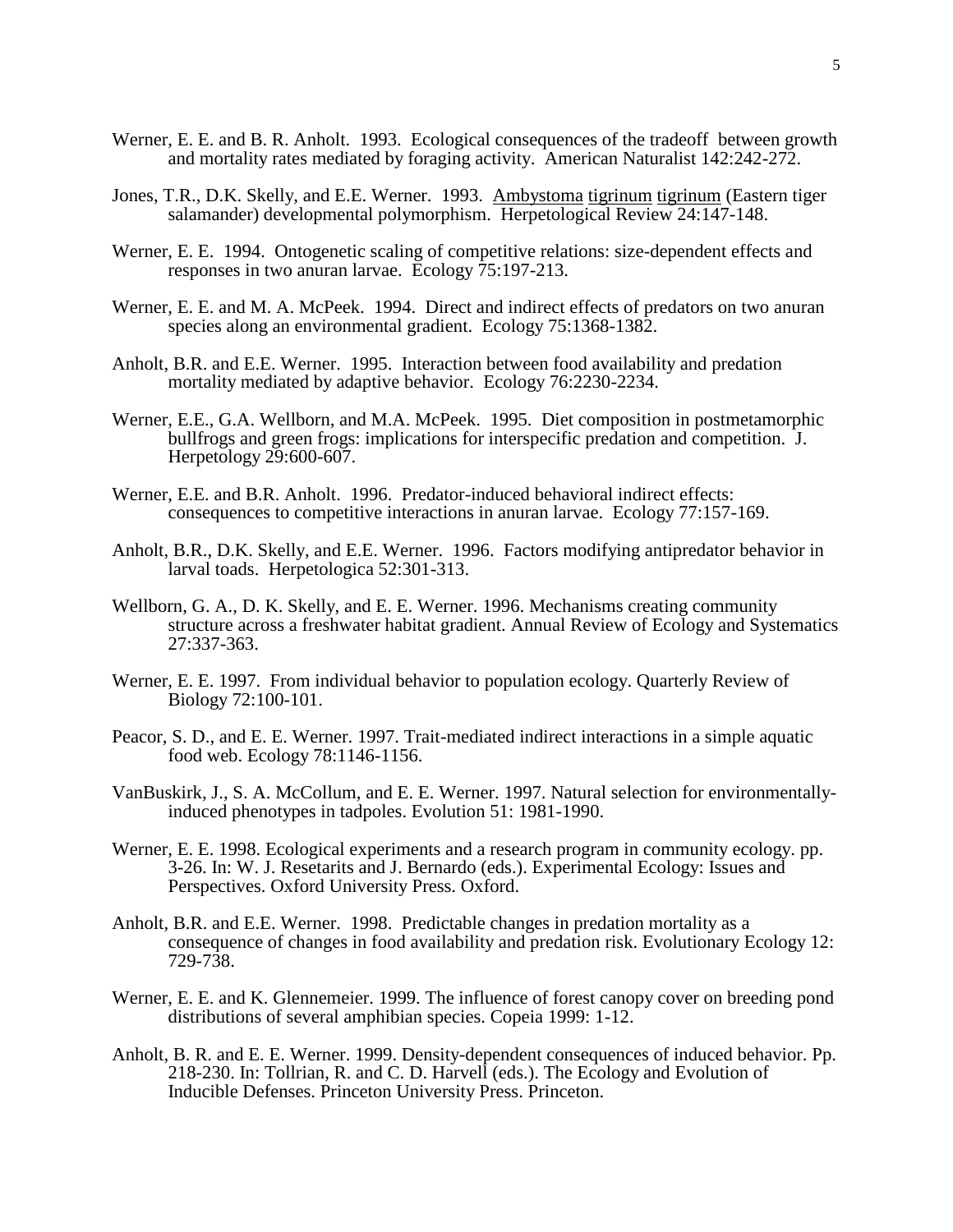- Relyea, R. A., and E. E. Werner. 1999. Quantifying the relation between predator-induced behavior and growth performance in larval anurans. Ecology 80:2117-2124.
- Skelly, D.K., E.E. Werner, and S.A. Cortwright. 1999. Long-term distributional dynamics of a Michigan amphibian assemblage. Ecology 80:2326-2337.
- Relyea, R. A., and E. E. Werner. 2000. Morphological plasticity in four larval anurans distributed along an environmental gradient. Copeia 2000:178-190.
- Eklov, P., and E. E. Werner. 2000. Multiple predator effects on size-dependent behavior and mortality of two species of anuran larvae. Oikos 88:250-258.
- Peacor, S. D., and E. E. Werner. 2000. Predator effects on an assemblage of consumers through induced changes in consumer foraging behavior. Ecology 81: 1998-2010.
- Anholt, B. R., E. E. Werner, and D. K. Skelly. 2000. Changes in larval activity of four species of ranid frogs in response to food availability and predator density. Ecology 81:3509-3521.
- Peacor, S. D., and E. E. Werner. 2001. The contribution of trait-mediated indirect effects to the net effects of a predator. PNAS 98:3904-3908.
- Werner, E. E., and S. D. Peacor. 2003. A review of trait-mediated indirect interactions in ecological communities. Ecology 84:1083-1100.
- Skelly, D. K., K. L. Yurewicz, E. E. Werner, and R. A. Relyea 2003. Estimating decline and distributional change in amphibians. Conservation Biology 17:744-751.
- Peacor, S. D. and E. E. Werner. 2004. How dependent are species-pair interaction strengths on other species in the food web? Ecology: 85:2754-2763.
- Peacor, S. D. and E. E. Werner. 2004. Context dependence of nonlethal effects of a predator on prey growth. Israel Journal of Zoology: 50:139-167.
- Werner, E. E. and S. D. Peacor. 2006. Interaction of lethal and non-lethal effects of a predator on a guild of herbivores mediated by system productivity. Ecology: 87:347-361.
- Schiesari, L. C., S. D. Peacor, and E. E. Werner. 2006. The growth-mortality tradeoff: evidence for anuran larvae and consequences to species distributions. Oecologia 149: 194-202.
- Peacor, S. D., L. Schiesari, and E. E. Werner. 2007. Mechanisms of nonlethal predator effect on cohort size variation: ecological and evolutionary implications. Ecology 88:1536-1547.
- Agrawal, A. A. D. D. Ackerly, F. Adler, A. E. Arnold, C. Cáceres, D. F. Doak, E. Post, P. Hudson, J. Maron, K. A. Mooney, M. Power, D. Schemske, J. Stachowicz, S. Strauss, M. G. Turner, and E. Werner. 2007. Filling key gaps in population and community ecology. Frontiers in Ecology and the Environment 5:145-152.
- Agrawal, A. A. D. D. Ackerly, F. Adler, A. E. Arnold, C. Cáceres, D. F. Doak, E. Post, P. Hudson, J. Maron, K. A. Mooney, M. Power, D. Schemske, J. Stachowicz, S. Strauss, M. G. Turner, and E. Werner. 2007. In support of observational studied – Reply. Frontiers in Ecology and the Environment 5:294-295.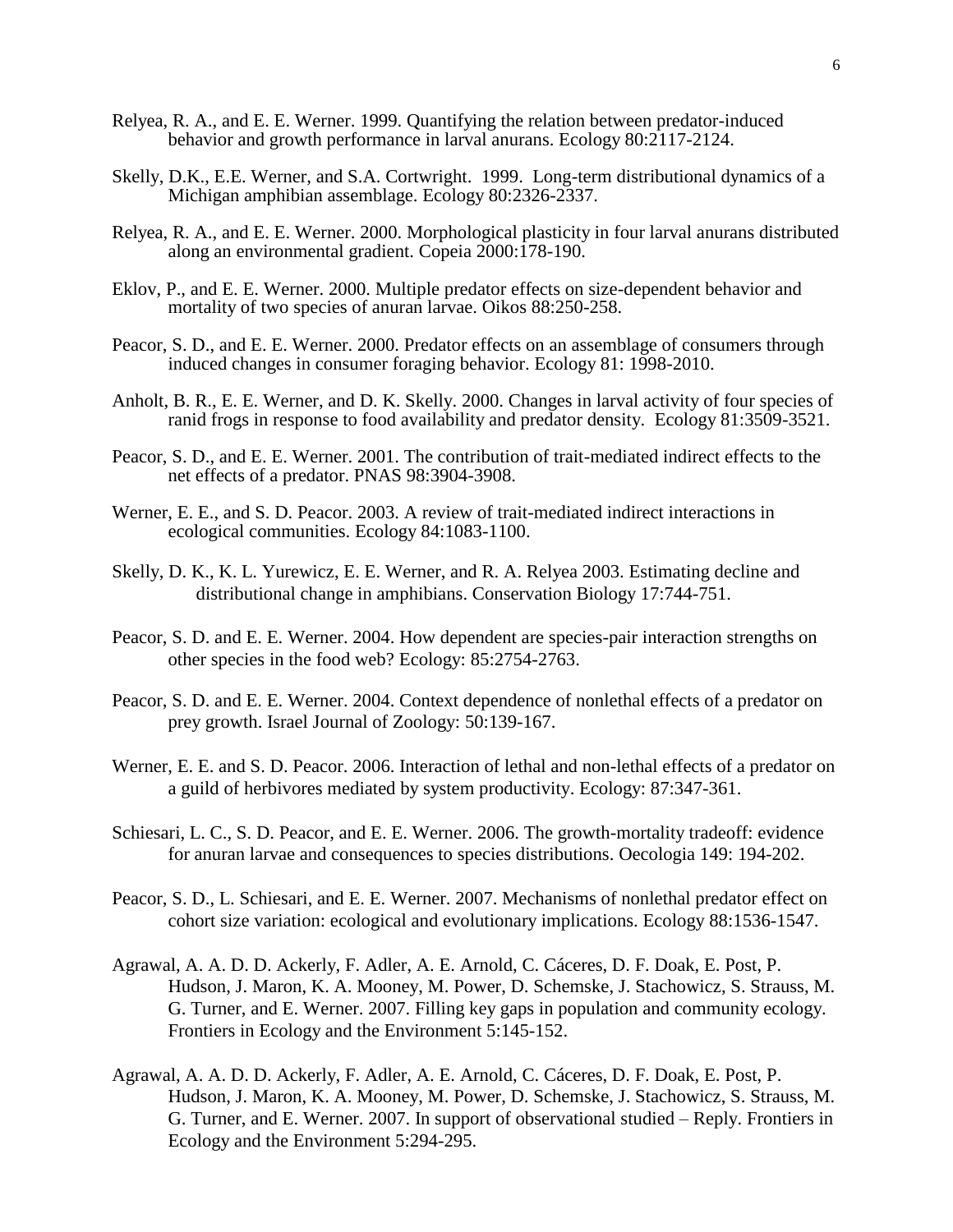- Werner, E. E., D. K. Skelly, R. A. Relyea, and K. Yurewicz. 2007. Amphibian species richness across environmental gradients. Oikos 116:1697-1712.
- Werner, E. E., K. Yurewicz, D. K. Skelly, and R. A. Relyea. 2007. Turnover in an amphibian metacommunity: the role of local and regional factors. Oikos 116: 1713-1725.
- McCauley, S. J., C. J. Davis, and E. E. Werner. 2008. Predator induction of spine length in larval *Leucorrhinia intacta* (Odonata) . Evolutionary Ecology Research 10: 435-447.
- Orrock, J. L., J. H. Grabowski, J. H. Pantel, S. D. Peacor, B. L. Peckarsky, A. Sih, and E. E. Werner. 2008. Consumptive and non-consumptive effects of predators on metacommunities of competing prey. Ecology 89:2426-2435.
- Peacor, S. D. and E. E. Werner. 2008. Nonconsumptive effects of predators and trait-mediated indirect effects. In: Encylopedia of Life Sciences (ELS). John Wiley & Sons, Ltd: Chichester.
- McCauley, S. J., C. J. Davis, R. A. Relyea, K. L. Yurewicz, D. K. Skelly, and E. E. Werner. 2008. Metacommunity patterns in larval odonates. Oecologia 158:329-342.
- Werner, E. E., R. A. Relyea, K. L. Yurewicz, D. K. Skelly, and C. J. Davis. 2009. Comparative landscape dynamics of two anuran species: climate driven interaction of local and regional processes. Ecological Monographs 79: 503-521.
- Schiesari, L., E. E. Werner, and G. L. Kling. 2009. Carnivory and resource-based niche differentiation in anuran larvae: implications for food web and experimental ecology. Freshwater Biology 54:572-586.
- McCauley, S. J., C. J. Davis, J. Nystrom, and E. E. Werner. 2009. A hump-shaped relationship between isolation and abundance of *Notonecta irrorata* colonists in aquatic mesocosms. Ecology 90:2635-2641.
- Cressler, C., A. A. King, and E. E. Werner. 2010. Life history tradeoffs and the evolution of integrated multiple-defense plasticity. American Naturalist 176:276-288.
- Foster, H. R., G.A. Burton, N. Basu and E.E. Werner. 2010. Chronic exposure to fluoxetine (Prozac) causes developmental delays in *Rana pipiens* larvae. Environmental Toxicology and Chemistry 12:2845-2850.
- Orrock, J. L., L. M. Dill, J. H. Grabowski, S. D. Peacor, B. L. Peckarsky, E. L. Preisser, A. Sih, J. R. Vonesh, and E. E. Werner. 2010. Predator effects in predator-free space: the remote effects of predators on prey. The Open Ecology Journal 3: 22-30.
- Hoverman, J. T., C. J. Davis, E. E. Werner, D. K. Skelly, R. A. Relyea, and K. L. Yurewicz. 2011. Environmental gradients and the structure of freshwater snail communities. Ecography 34: 1049-1058.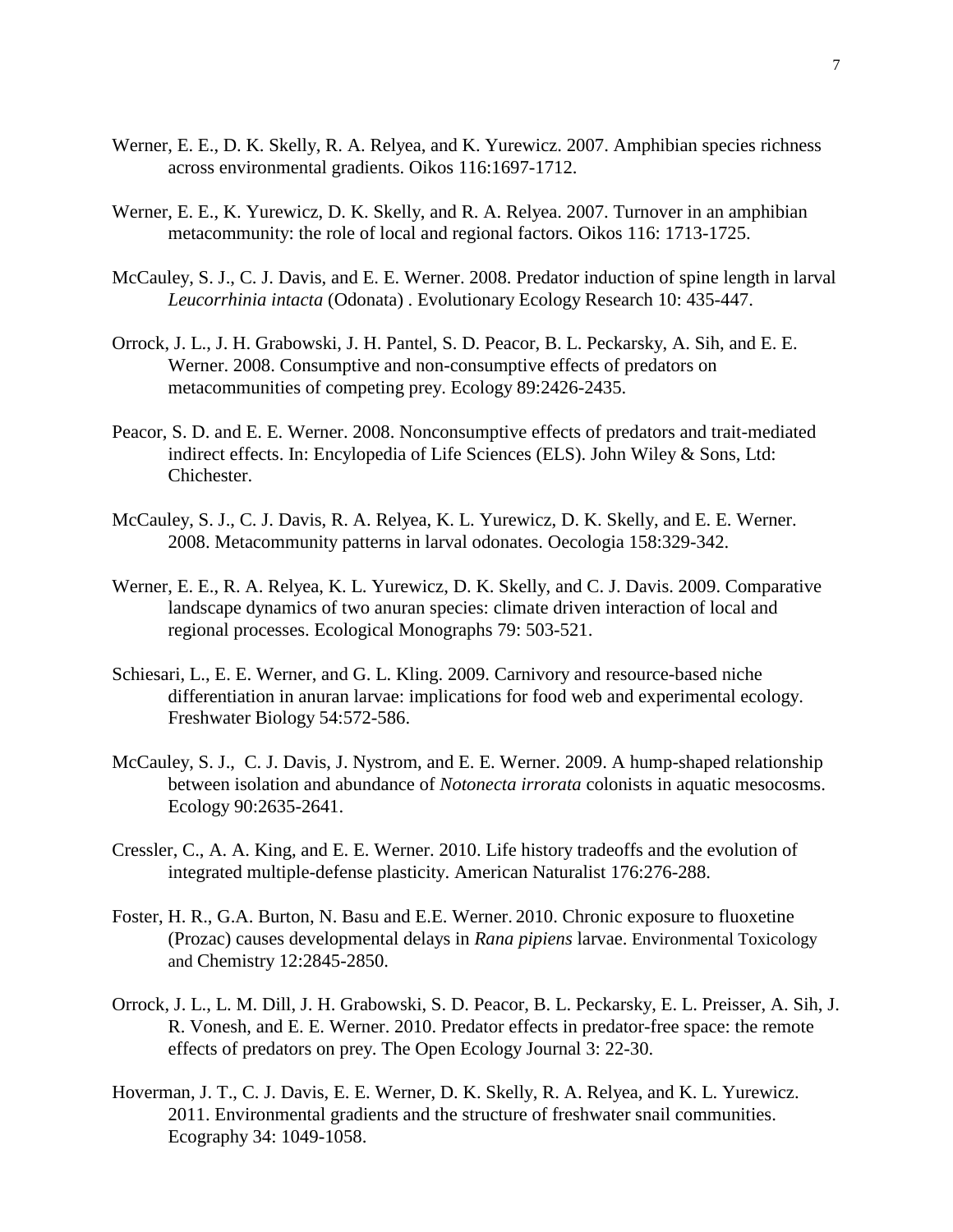- Peacor, S D., K. Pangle, L. Schiesari and E. E. Werner. 2012. Scaling-up anti-predator phenotypic responses of prey: impacts over multiple generations in a complex aquatic community. Procedings of the Royal Society B 279 no. 1726: 122-128.
- Werner, E. E. 2011. Nancy G. Slack, G. Evelyn Hutchinson and the Invention of Modern Ecology. History and Philosophy of the Life Sciences: In press.
- McCauley, S. J., C. J. Davis, and E. E. Werner. 2012. Dispersal behavior predicts North American range size in dragonflies. Ms.
- Benard, M. F., C. J. Davis, R. A. Relyea, D. K. Skelly, E. E. Werner, and K. L. Yurewicz. 2012. Assessing the relative importance of larval stage vs post metamorphic density dependence in amphibian population dynamics. Ecology (in review)
- Middlemis Maher, J., E. E. Werner, and R. J. Denver. 2012. Stress hormones mediate predatorinduced phenotypic plasticity in amphibian tadpoles*.* Ms.
- Werner, E. E., C. J. Davis, D. K. Skelly, R. A. Relyea, M. F. Benard, and S. J. McCauley. 2012. Cross-scale interactions, population phase transitions, and the distribution-abundance relationship. Ms.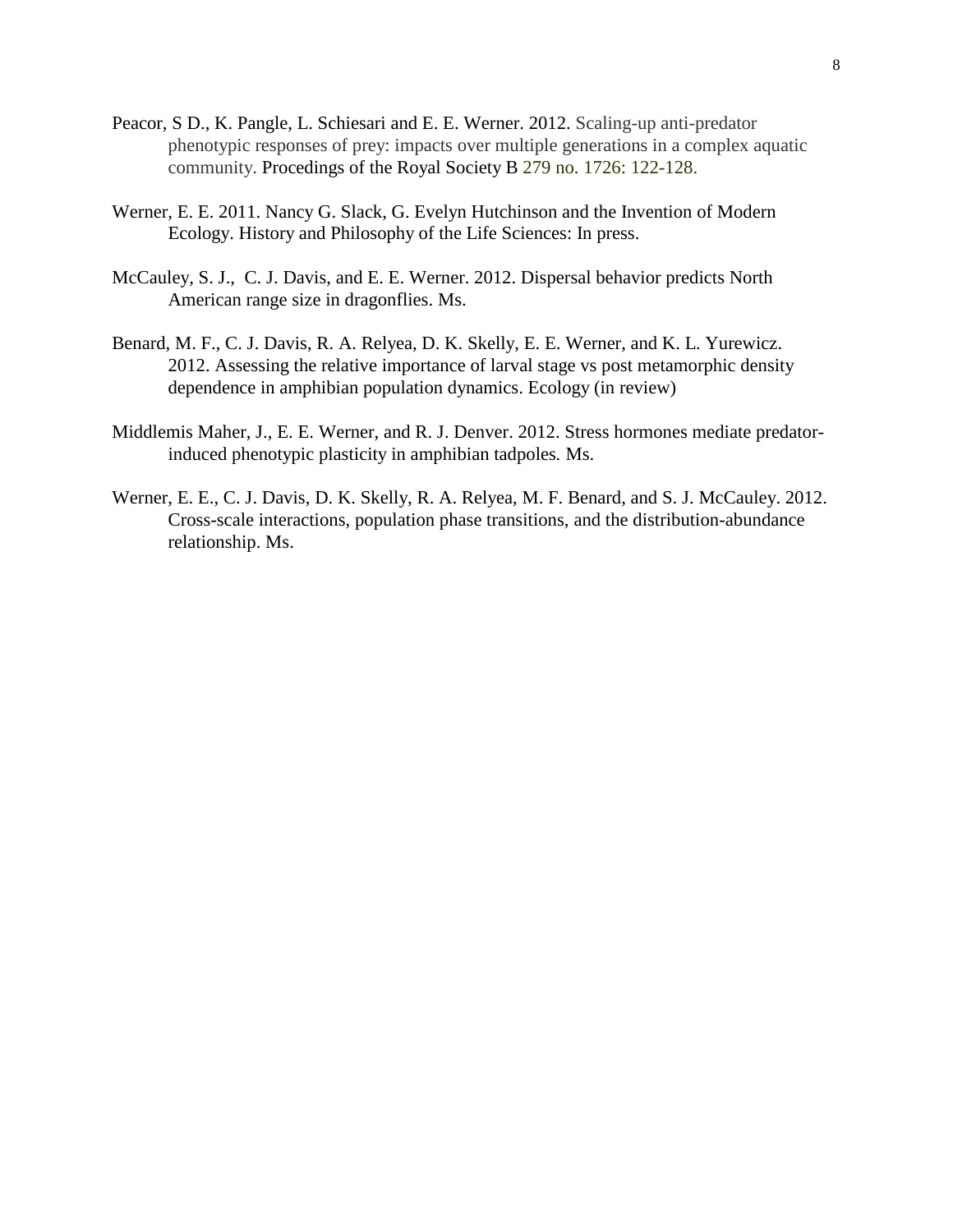# Invited Seminars and Symposia:

| 1971 | Pennsylvania State University, Zoology Department<br>University of Iowa, Zoology Department<br>University of Chicago, Zooplankton Symposium                                                                                                                                                                                                                                                                                               |
|------|-------------------------------------------------------------------------------------------------------------------------------------------------------------------------------------------------------------------------------------------------------------------------------------------------------------------------------------------------------------------------------------------------------------------------------------------|
| 1972 | Notre Dame University, Zoology Department<br>University of Washington, Zoology Department<br>University of British Columbia, Zoology Department<br>American Fisheries Society, Optimal Foraging Symposium, Hot Springs,<br>Arkansas                                                                                                                                                                                                       |
| 1973 | University of Munich, Zoology Department                                                                                                                                                                                                                                                                                                                                                                                                  |
| 1974 | University of Michigan, Zoology Department<br>Northwestern University, Zoology Department                                                                                                                                                                                                                                                                                                                                                 |
| 1975 | American Institute of Fisheries Research Biologists<br>University of Connecticut, Zoology Department<br>AIBS Meeting, Ecological Society, Corvallis, Oregon<br>Michigan State University, Fisheries and Wildlife Department                                                                                                                                                                                                               |
| 1976 | University of North Carolina, Zoology Department<br>University of Buffalo, Biology Department<br><b>Queens University, Biology Department</b><br>Notre Dame University, Zoology Department<br>University of Michigan, Museum of Zoology                                                                                                                                                                                                   |
| 1977 | Syracuse University, Zoology Department<br>Cornell University, Department of Natural Resources<br>University of Guelph, Zoology Department<br>Western Michigan University, Department of Biology                                                                                                                                                                                                                                          |
| 1978 | University of Western Ontario, Zoology Department<br>University of South Carolina, Zoology Department<br>University of Maine, Zoology Department<br>University of Arizona, Ecology and Evolutionary Biology<br>University of Wisconsin, Zoology Department<br>Predator-Prey Systems in Fisheries Management Symposium, Atlanta, Georgia                                                                                                   |
| 1979 | Ohio State University, Zoology Department<br>Northern Illinois University, Zoology Department<br>University of California, Santa Barbara, Biology Department<br>University of California, Berkeley, Zoology Department<br>University of California, Davis, Zoology Department<br>North Carolina State University, Zoology Department<br>University of British Columbia, Zoology Department<br>Simon Frazer University, Zoology Department |
| 1980 | Midwest Population Biology Conference, Purdue University<br>University of Maryland, Zoology Department<br>Academy of Natural Sciences, Philadelphia<br>Symposium arranged by American Society of Zoologists, Seattle<br>(Theoretical ecology: What has it contributed to our knowledge of the real<br>world?)                                                                                                                             |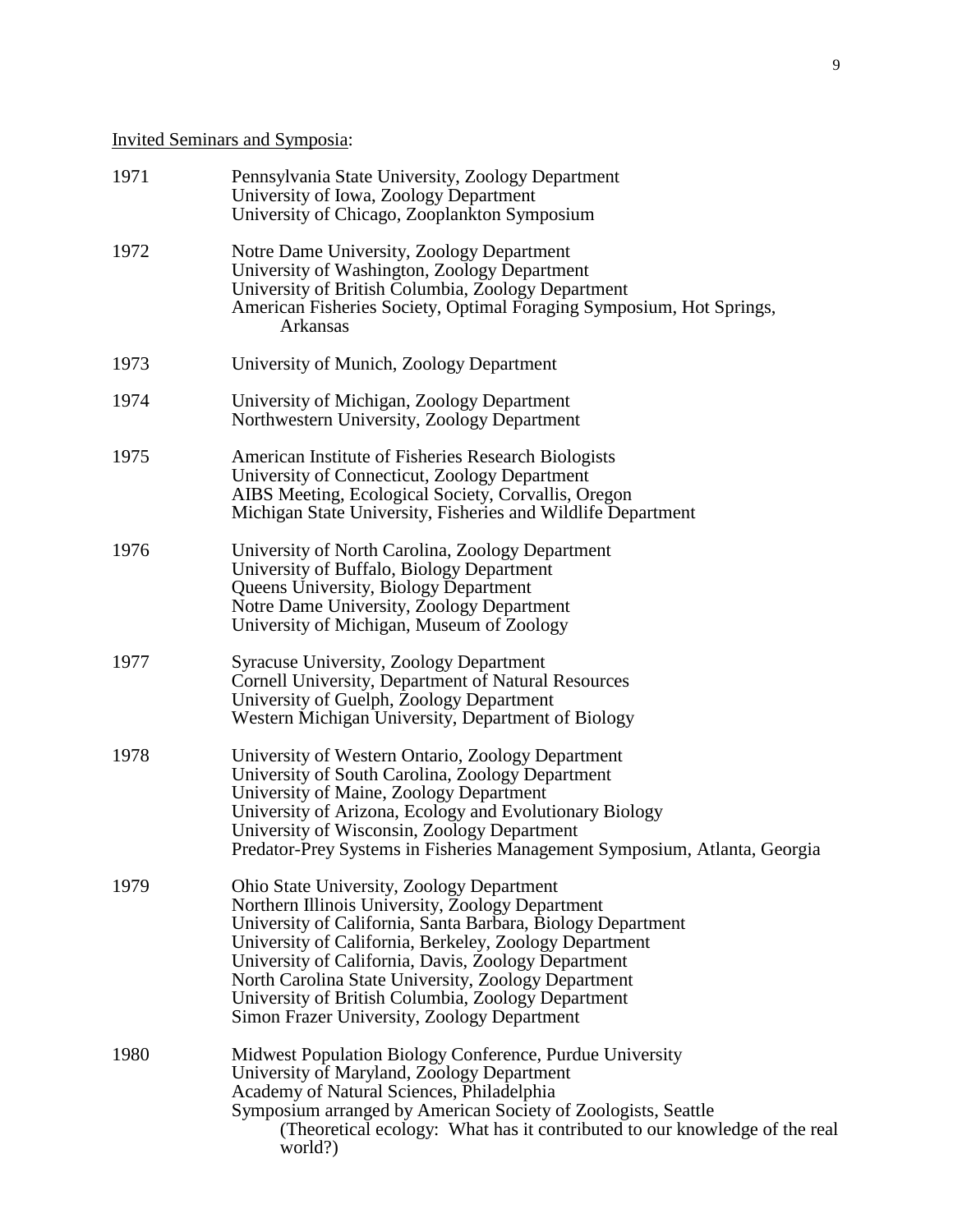|      | D. Simberloff and D. Strong, Tallahassee<br>University of Oklahoma, Zoology Department<br>Three lectures in "Frontiers in Modern Biology" series, University of Alabama<br>University of Michigan, Department of Natural Resources                                                                                                                                                                                                                                                                                                                                    |
|------|-----------------------------------------------------------------------------------------------------------------------------------------------------------------------------------------------------------------------------------------------------------------------------------------------------------------------------------------------------------------------------------------------------------------------------------------------------------------------------------------------------------------------------------------------------------------------|
| 1982 | University of Buffalo, Biology Department<br>University of Toronto, Biology Department<br>Wake Forest University, Biology Department (2 seminars and week long tutorial<br>for graduate students)<br>University of Lund, Nordic Council for Ecology Invitation to teach a week long<br>course on "Predation and competition in lake ecosystems".<br>University of Stockholm, Department of Zoology<br>University of Gothenburgh, Zoological Institute<br>University of Uppsala, Institute of Ecology                                                                  |
| 1983 | Australian National University, Department of Environmental Biology<br>Sydney University, School of Biological Sciences<br><b>Australian Institute of Marine Sciences</b>                                                                                                                                                                                                                                                                                                                                                                                             |
| 1984 | <b>Queens University, Biology Department</b><br>Duke University, Zoology Department<br>University of North Carolina, Biology Department<br>University of Wisconsin, Symposium: Restoration Ecology: Theory and<br>Practice<br>University of Chicago, Department of Anatomy<br>Michigan State University, Zoology Department<br>Symposium arranged by Ecological Society of America, Fort Collins (Predators,<br>prey lifestyles, and indirect effects)<br>Symposium on Community Ecology, Los Angeles, arranged by J. Diamond and<br>T. Case                          |
| 1985 | Kansas State University, Zoology Department<br>University of Minnesota, Ecology Department<br>North Carolina State University, Zoology Department<br>University of Wisconsin, Milwaukee, Zoology Department<br>Virginia Institute of Marine Sciences<br>International Symposium on Stock Assessment and Yield Prediction, Thunder<br>Bay<br>Notre Dame University, Department of Biology                                                                                                                                                                              |
| 1986 | University of Michigan, Division of Biology<br>7th Pacific Ecology Conference, Keynote Speaker, Vancouver, BC<br>University of California, Berkeley, Zoology Department<br>Symposium on The Behavior of Fishes, Keynote Speaker, Fisheries Society of<br>the British Isles, Bangor, Wales<br>State University of New York at Albany, Invited Speaker, First International<br><b>Behavioral Ecology Meeting</b><br>Invited participant: NSF Workshop on Great Lakes Research Issues, Kellogg<br><b>Biological Station</b><br>University of Utah, Department of Biology |
| 1987 | Invited Instructor, Organization for Tropical Studies, San Jose<br><b>Ohio State University, Zoology Department</b><br>Arizona State University, Zoology Department<br>NSF Workshop on Complex Interactions, Notre Dame University<br>U of M Biological Station, Pettingill Lecture                                                                                                                                                                                                                                                                                   |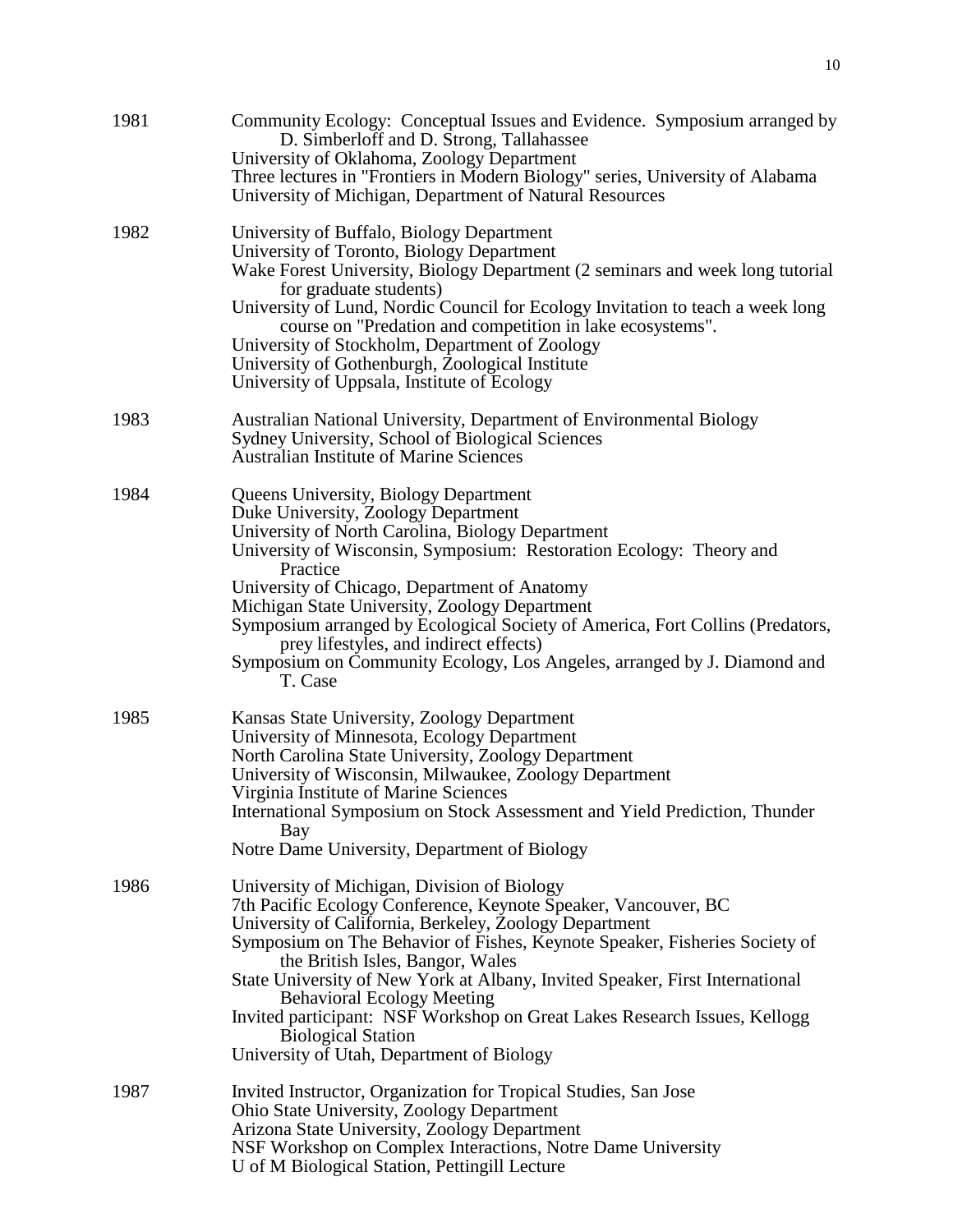|      | University of Maryland<br>University of Georgia, Zoology Department<br>Symposium on Dynamics of Size (Age) Structured Populations, University of<br>Lund, Sweden<br>Rift Valley Lakes Exploration Workshop, Mbita Point, Kenya                                                                                                                                 |
|------|----------------------------------------------------------------------------------------------------------------------------------------------------------------------------------------------------------------------------------------------------------------------------------------------------------------------------------------------------------------|
| 1988 | University of Illinois, Chicago Circle, Biology Department<br>Midwest Population Biology Conference, University of Wisconsin                                                                                                                                                                                                                                   |
| 1989 | University of Guelph, Biology Department<br>University of Windsor, Biology Department<br>Organizer, symposium on "Community Responses to Elimination of Top<br>Predators", Conservation Biology Society, ESA-AIBS meetings.<br>Invited special "outside" participant, NSF workshop, "Future directions in<br>zooplankton biology". Kellogg Biological Station. |
| 1990 | University of Michigan, Evolution and Human Behavior Program<br>University of Buffalo, Biology Department<br>Oregon State University, Department of Zoology<br>Dartmouth College, Biology Department<br>Symposium/Workshop on Populations, Communities, and Ecosystems: An<br>Individual Perspective, University of Tennessee                                  |
| 1991 | <b>Archibold Biological Station</b><br>Duke University, Department of Zoology<br>University of North Carolina, Biology Department<br>ASN Symposium, Behavioral Mechanisms in Evolutionary Ecology<br><b>Kellogg Biological Station</b>                                                                                                                         |
| 1992 | University of Georgia, Savannah River Laboratory<br>Florida State University, Biology Department<br>Symposium arranged by Ecological Society of America, The importance of size<br>and stage structure.<br>Invited plenary speaker, Quebec Behavior Society<br>Michigan State University, Department of Zoology                                                |
| 1993 | Invited instructor, Nordic Council of Ecology graduate course, Umea, Sweden.<br>University of Toronto, Zoology Department                                                                                                                                                                                                                                      |
| 1994 | Plenary Speaker, Ontario Ecology and Evolution conference<br>University of Michigan, Department of Biology<br>University of Chicago, Department of Biology<br>University of Zurich                                                                                                                                                                             |
| 1995 | University of Washington, Department of Zoology<br>Indiana University, Department of Biology<br>Utah State University, Ecology Center                                                                                                                                                                                                                          |
| 1996 | Lubinsky Memorial Lecture, University of Manitoba<br>University of Maryland, Biology Department                                                                                                                                                                                                                                                                |
| 1997 | Cornell University, Department of Natural Resources<br>Cornell University, Section of Ecology and Systematics<br>Rutgers University, Graduate Program in Ecology and Evolution<br>Dozor Lectures, Ben-Gurion University, Israel<br>Michigan State University, Ecology and Evolutionary Biology<br>Binghamton University, Department of Biological Sciences     |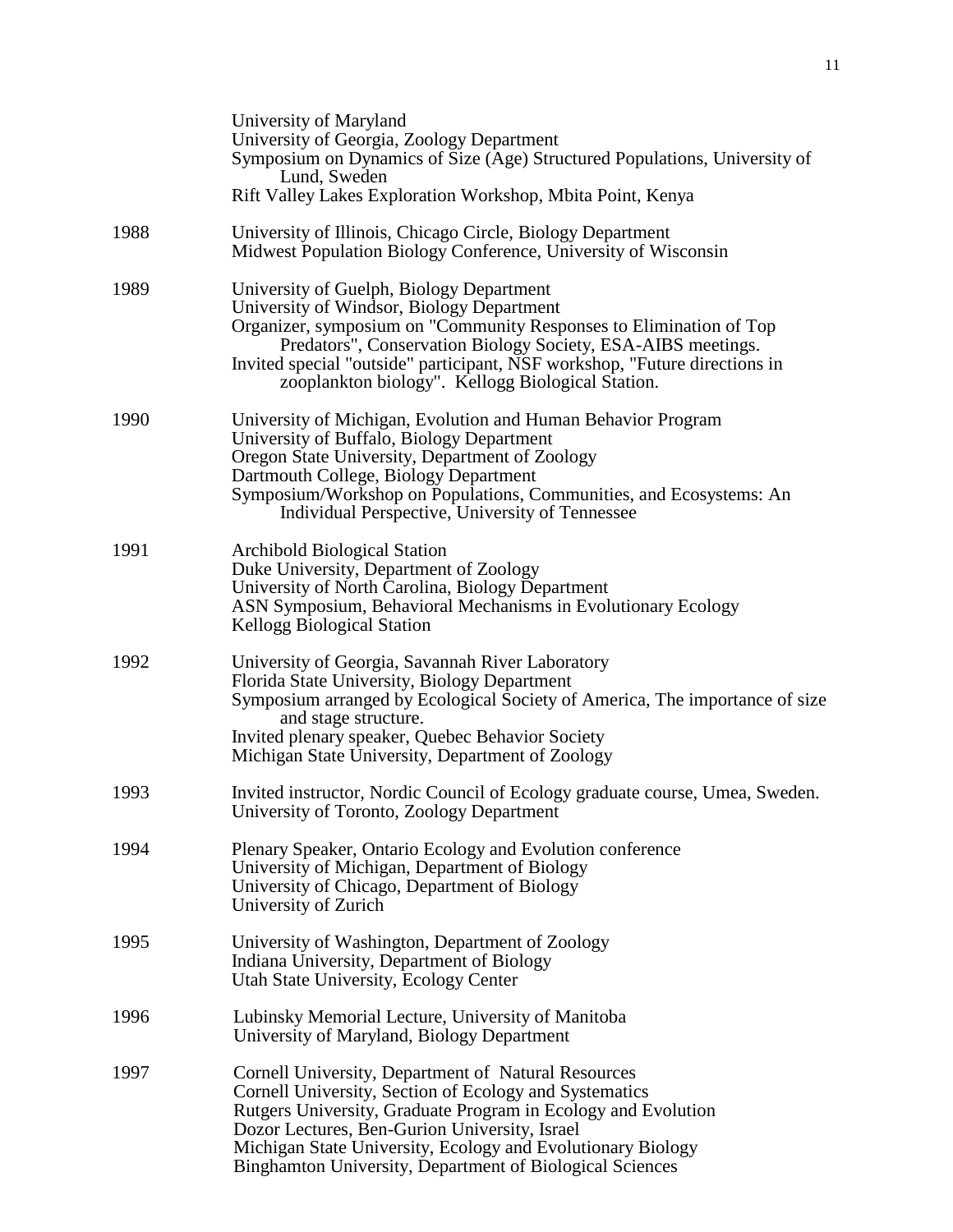| 1998 | University of Pennsylvania, Biology Department<br>University of California, Davis, Animal Behavior Graduate Group Workshop<br>University of Michigan, Museum of Zoology                                               |
|------|-----------------------------------------------------------------------------------------------------------------------------------------------------------------------------------------------------------------------|
| 1999 | University of British Columbia, Institute of Ecology<br>Dartmouth College, Biology Department<br>North American Benthological Society, Invited symposium speaker.                                                     |
| 2000 | Zoology Department, University of Toronto<br>Department of Ecology, Ethology and Evolution, University of Illinois                                                                                                    |
| 2001 | Zoology Department, University of Guelph<br>Department of Biological Sciences, Simon Fraser University<br>Department of Biological Sciences, University of Pittsburgh<br>Department of Zoology, University of Florida |
| 2002 | Department of Biological Sciences, Florida State University<br>University of Oklahoma, Weese Seminar<br>Department of Biology, Notre Dame University                                                                  |
| 2003 | Plenary Speaker, Hutchinson's 100 <sup>th</sup> Birthday, Yale University                                                                                                                                             |
| 2004 | Center for Population Biology, UC Davis (one-week workshop)<br>Biology Department, Syracuse University<br>Biology Department, University of Victoria                                                                  |
| 2006 | Herpetology Symposium, Detroit Zoo                                                                                                                                                                                    |
| 2009 | <b>Eastern Michigan University</b>                                                                                                                                                                                    |
| 2010 | Ohio University<br>Texas A&M                                                                                                                                                                                          |
| 2011 | Florida International University<br>University of Dayton                                                                                                                                                              |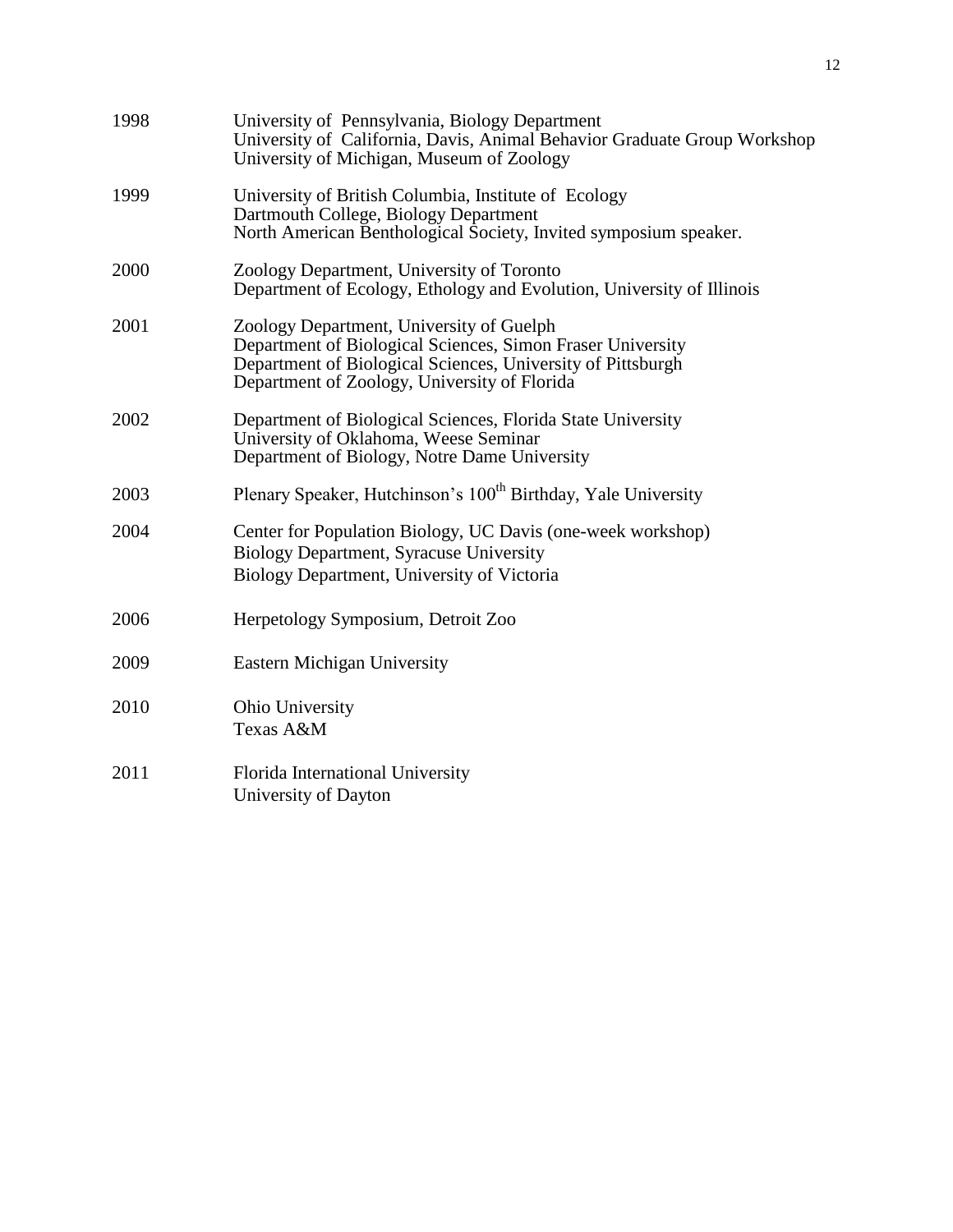# Teaching Experience:

| University of Iowa           | General Ecology (undergraduate)<br>Seminar on Community Theory (graduate)                                                                                                                                                                                                                                                                                                                                                                                         |
|------------------------------|-------------------------------------------------------------------------------------------------------------------------------------------------------------------------------------------------------------------------------------------------------------------------------------------------------------------------------------------------------------------------------------------------------------------------------------------------------------------|
| Michigan State<br>University | Population Biology (graduate)<br>Community Ecology (graduate)<br>Ecology of Fishes (graduate)<br>Seminar on Community Ecology (graduate)<br>Current Topics in Ecological Research (graduate)                                                                                                                                                                                                                                                                      |
| University of<br>Michigan    | General Biology (undergraduate)<br>General Ecology (undergraduate)<br>Honors Seminar (undergraduate)<br>Community Ecology (graduate)<br>Life History Theory Seminar (graduate)<br>Seminar on Phenotypic Plasticity (graduate)<br>Community Ecology Seminar (graduate)<br>Visiting Distinguished Scholar Course (graduate)<br>First-year seminar (undergraduate)<br>Capstone seminar for EEB concentrators (undergraduate)<br>Biodiversity seminar (undergraduate) |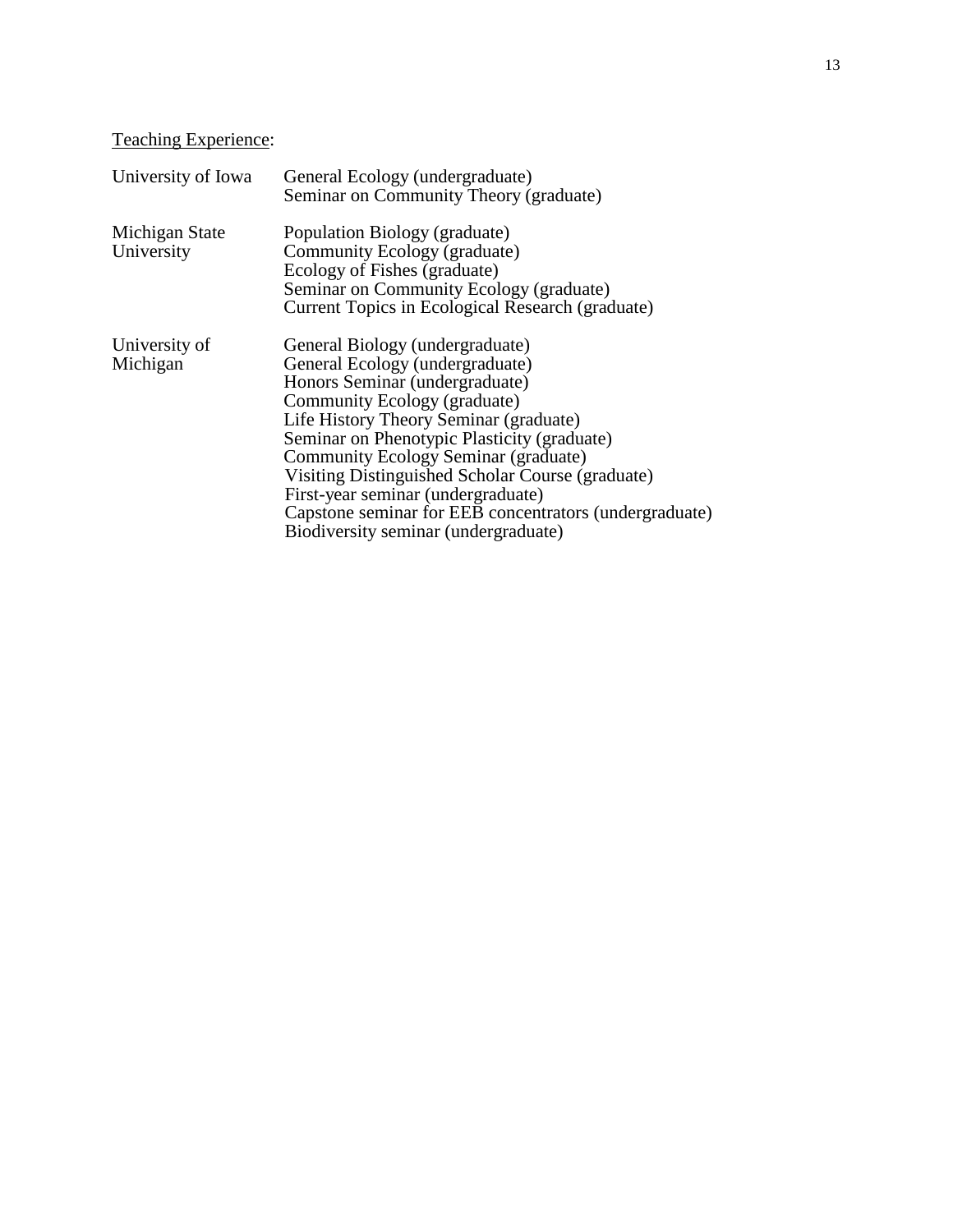| Graduate Students (As Major Professor): |
|-----------------------------------------|
|-----------------------------------------|

| D. Laughlin            | PhD       | 1979 | Employed in a private research firm, Chicago     |
|------------------------|-----------|------|--------------------------------------------------|
| L. Wilsmann            | PhD       | 1979 | Director of Reseach, Nature Conservancy, Boulder |
| G. Mittelbach          | PhD       | 1980 | Professor, Michigan State University             |
| G. Doner               | <b>MS</b> | 1981 |                                                  |
| J. Gilliam             | PhD       | 1982 | Professor, North Carolina State University       |
| E. Turanchick          | <b>MS</b> | 1982 | Ohio State University Law School                 |
| T. Ehlinger            | PhD       | 1986 | Associate Professor, University of Wisconsin     |
| C. Osenberg            | PhD       | 1988 | Professor, University of Florida                 |
| M. Leibold             | PhD       | 1988 | Professor, University of Texas                   |
| M. McPeek              | PhD       | 1989 | Professor, Dartmouth College                     |
| R. Kiesling            | PhD       | 1990 | <b>Texas Water Commission</b>                    |
| D. Skelly              | PhD       | 1992 | Professor, Yale University                       |
| M. Breitsprecher       | MS        | 1992 |                                                  |
| G. Wellborn            | PhD       | 1993 | Professor, University of Oklahoma                |
| S. McNaught            | PhD       | 1993 | Professor, Central Michigan University           |
| R. Relyea              | PhD       | 1998 | Professor, University of Pittsburgh              |
| M. Ellis               | PhD       | 1999 | <b>Ecological Consultant</b>                     |
| K. Glennemeier         | PhD       | 2000 | <b>Ecological Consultant</b>                     |
| S. Peacor              | PhD       | 2000 | Associate Professor, Michigan State University   |
| K. Yurewicz            | PhD       | 2002 | Associate Professor, Plymouth State University   |
| Jennifer Mitchell      | MS        | 2002 | Ecological consultant                            |
| M. Zimmerman           | PhD       | 2003 | <b>Washington Department of Fisheries</b>        |
| L. Schiesari           | PhD       | 2004 | Assitant Professor, University of São Paulo      |
| S. McCauley            | PhD       | 2004 | Assistant Professor, California Polytechnic      |
| M. Fraker              | PhD       | 2007 | Postdoc, Oklahoma State University               |
| A. Zellmer             | PhD       | 2009 | Postdoc, Tulane University                       |
| J. Middlemis Maher PhD |           | 2011 | Postdoc, Michigan State University               |
| Clay Cressler          | PhD       | 2010 | Postdoc, Queens University                       |
| John Marino            | PhD       |      |                                                  |
| Hannah Foster          | Ms        | 2010 |                                                  |
| J. Scanio              | PhD       |      |                                                  |
| Hyunmin Han            | PhD       |      |                                                  |

# Post-doctoral Fellows:

# **Present Position**

| D. Hart             | Univ. of California,             | 1979-81 | Curator.                                         |  |
|---------------------|----------------------------------|---------|--------------------------------------------------|--|
|                     | Davis                            |         | Philadelphia Academy of Sciences                 |  |
| A. Sih              | Univ. of California,             | 1981    | Professor,                                       |  |
|                     | Santa Barbara                    |         | Univ. of California, Davis                       |  |
| C. Folt             | Univ. of California,             | 1981-82 | Professor,                                       |  |
|                     | Davis                            |         | Dartmouth College                                |  |
| S. Kohler           | Univ. of Michigan,               | 1984-86 | Western Michigan University                      |  |
| K. Zerba            | Arizona State                    | 1988-89 |                                                  |  |
|                     | University                       |         |                                                  |  |
|                     | S. Cortwright Indiana University |         | 1988-92 Professor, Indiana University, Northwest |  |
| <b>B.</b> Anholt    | U. British Columbia              |         | 1989-90 Professor, University of Victoria        |  |
|                     | J. VanBuskirk Duke University    |         | 1994-95 University of Zurich                     |  |
|                     | A. McCollum Duke University      |         | 1995-97 Associate Professor, Cornell College     |  |
| P. Eklov            | Umea University                  |         | 1995-97 University of Uppsala                    |  |
| M. Benard           | Univ. of California              | 2005-08 | Assistant professor, Case Western Reserve        |  |
| University<br>Davis |                                  |         |                                                  |  |
|                     | Manja Holland Yale University    |         | 2008-2009 Graham Institute, U of M               |  |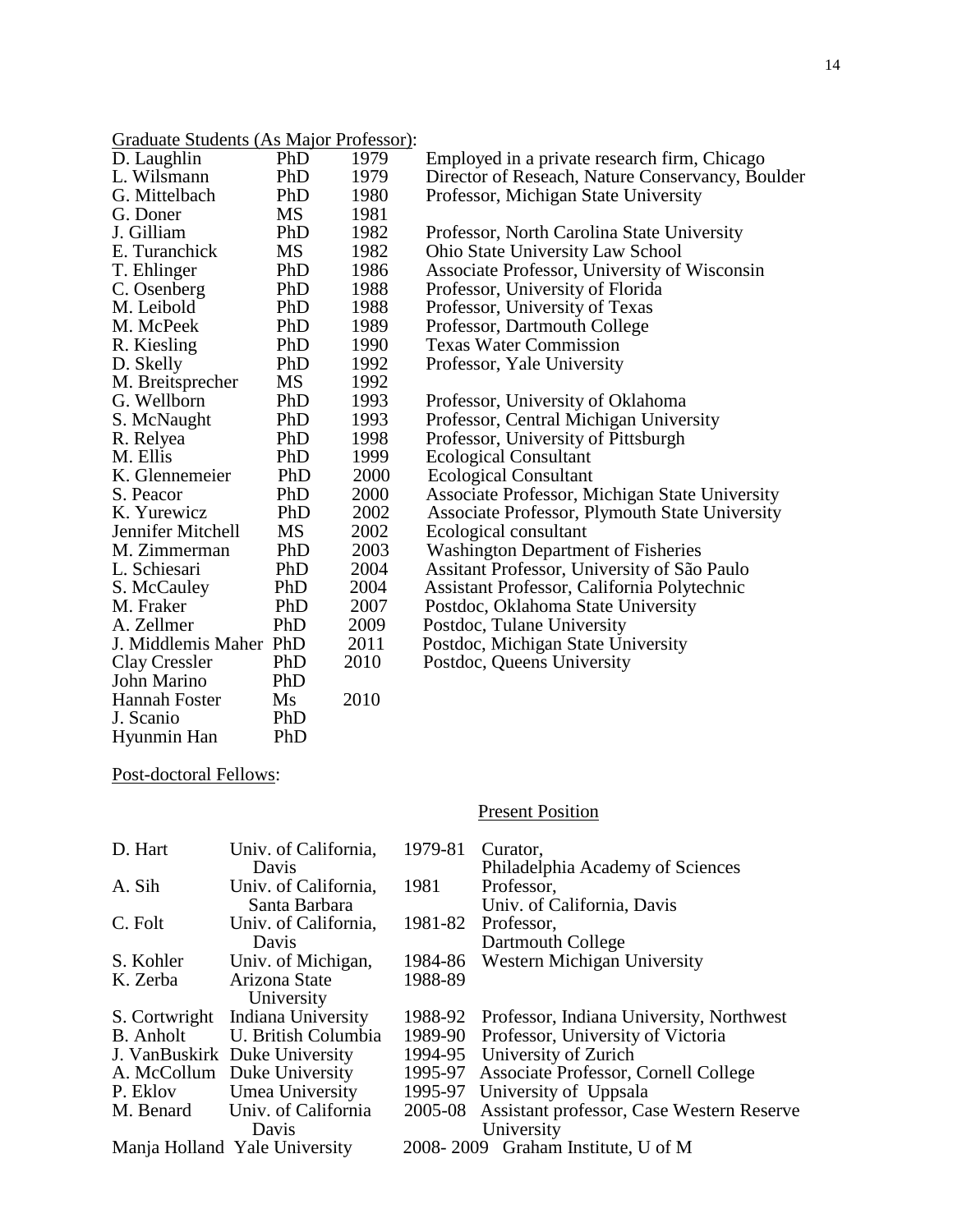Grant Support:

| <u>Agency</u>       | <b>Title</b>                                                                                                                       | <b>Amount</b> | Period                 |
|---------------------|------------------------------------------------------------------------------------------------------------------------------------|---------------|------------------------|
| <b>NSF</b>          | An Approach to Problems of Community<br>Utilizing Fish-Zooplankton Systems Structure                                               | \$66,000      | $9/15/72-$<br>2/28/75  |
| <b>NSF</b>          | Niche Relations in the Sunfishes<br>(Centrarchidae)                                                                                | \$100,000     | $9/15/74$ -<br>8/31/76 |
| <b>NSF</b>          | <b>Experimental Pond Field Laboratory Facility</b>                                                                                 | \$20,000      | $2/1/75$ -<br>1/31/76  |
| <b>NSF</b>          | Niche Relations in the Sunfishes<br>(Centrarachidae)                                                                               | \$110,000     | $9/15/76$ -<br>8/31/78 |
| <b>NSF</b>          | Size-Class Interactions and Niche<br><b>Structure in Fish Communities</b>                                                          | \$221,000     | $1/15/79$ -<br>1/15/82 |
| <b>NSF</b>          | Foraging and Resource Patchiness:<br><b>Experimental and Descriptive Studies</b><br>with Stream Insect Grazers                     | \$23,000      | $7/1/79$ -<br>7/1/80   |
| <b>NSF</b>          | Habitat Use and Species Interactions:<br>The Foraging Rate-Mortality Risk Tradeoff                                                 | \$225,000     | $1/1/82 -$<br>1/2/85   |
| <b>NSF</b>          | <b>Supplement to Above Grant</b>                                                                                                   | \$11,000      | $1/1/83$ -<br>6/30/83  |
| <b>NSF</b>          | <b>Supplement to Above Grant</b>                                                                                                   | \$32,774      | $1/1/85$ -<br>1/1/86   |
| <b>AURIG</b>        | Amphibian Metamorphosis: Growth Rate,<br>Predation Risk, and the Optimal Size<br>to Transform                                      | \$5,593       | $7/1/85$ -<br>6/30/86  |
| <b>NSF</b>          | Complex Life Cycles in Anurans: Predictions<br>of the Size at Metamorphosis and Effects<br>on Species Interactions                 | \$206,692     | $2/15/85$ -<br>7/31/91 |
| <b>UM</b><br>(OVPR) | <b>Experimental Pond Facility</b><br>(constructed at E. S. George Reserve)                                                         | \$250,000     | 7/15/87                |
| <b>NSF</b>          | Consequences of adaptive individual behavior,<br>higher order interactions, and food web structure<br>in a larval anuran community | \$320,321     | $2/1/92$ -<br>2/1/95   |
| <b>NSF</b>          | Ecological consequences of phentotypic plasticity<br>in larval anurans                                                             | \$300,000     | $9/1/94$ -<br>9/1/97   |
| <b>OVPR</b>         | Ecological consequences of metapopulation<br>structure and the application to amphiban<br>conservation.                            | \$13,500      | $5/1/96$ -<br>4/31/97  |